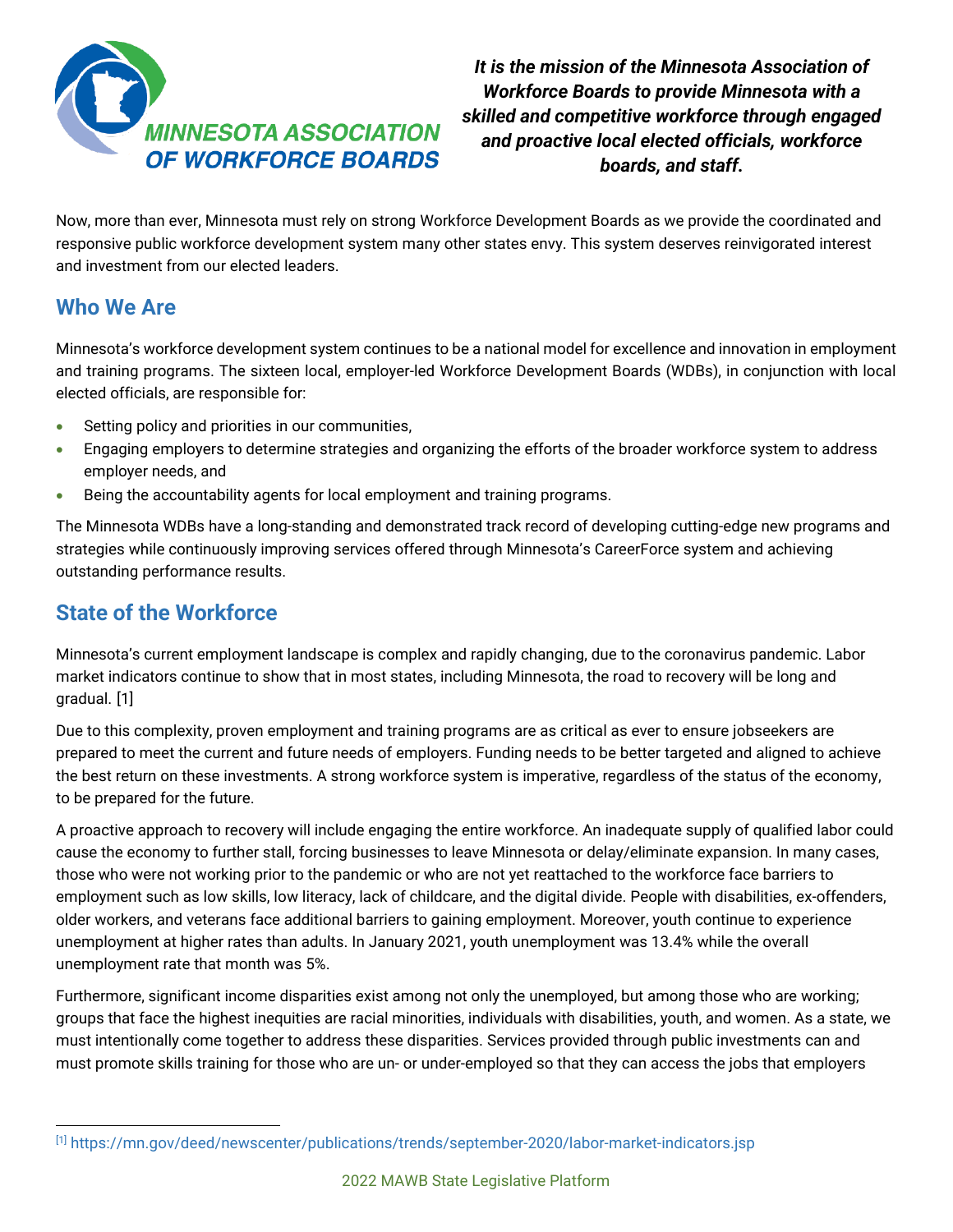struggle to fill. We must also fund supportive services, such as transportation, childcare, and access to technology, which are necessary to ensure that jobseekers are successful in attaining and retaining employment.

There is great concern that Minnesotans experiencing economic disparities are being left even further behind due to the pandemic. Other significant shifts include the number of women and older workers who have dropped out of the labor force. In some parts of the state and/or specific industry sectors, however, worker shortages are similar to pre-pandemic levels or have even increased over the past months.

Minnesota's CareerForce system has an exemplary record of leveraging public investments to connect employers and jobseekers to the resources they need to be successful. Career pathways programs, which help individuals with barriers and/or limited skills access education and training that lead to family-sustaining employment in high-demand occupations and industries, have demonstrated effectiveness and are critical to address gaps between employers and potential workers. Other targeted investments support youth career counseling and work experience, dislocated worker retraining, and incumbent worker training. Programmatic flexibility and partnered alignment are crucial to continued success.

# **2022 MAWB State Legislative Platform**

**MAWB supports workforce development funding that is equitable, flexible, and aligned with local needs, as well as expanding program eligibility to ensure maximum impact and reduce economic disparities.** 

#### **MAWB Priorities: FUNDING**

Local Workforce Development Boards are responsible for ensuring those who can work, do work; for assisting individuals with career navigation; for addressing barriers to employment; and for partnering with employers to increase the skills of those already employed. As a state, we must provide those who are unemployed, under-employed, or under-represented in the workforce with opportunities to succeed, reduce disparities, and promote a diverse and inclusive workforce. The simple reality is that current investments are not targeted or sustained in a way that will make a real impact for Minnesota's employers.

- MAWB encourages legislative leadership to provide the Jobs and Economic Development finance divisions with funding targets that allow for substantial general fund investments in employment and training programs.
- MAWB advocates for flexible formula funding to advance innovation in career pathways, sector strategies, incumbent worker training, and employer outreach and engagement. MAWB particularly supports opportunities where adults can learn while they are working and gain employability skills at the same time. Flexible funding could also further efforts to address digital literacy, access to technology and daycare, and other needs identified by each local area.
- MAWB recognizes the unemployment rate for youth is consistently higher than that of other age groups and our high school student-to-counselor ratio remains unacceptably high. MAWB, therefore, advocates for an increase in formula funding for the statewide Minnesota Youth Program which provides career counseling and on-the-job training opportunities for youth in all 87 counties. MAWB encourages efforts to increase employer engagement in youth counseling, mentoring, and training opportunities.
- MAWB encourages legislators to be mindful that the original intent of the Workforce Development Fund was to provide resources for dislocated worker and incumbent worker training. and ensure that a balance remains which can fully address those needs in times of recession.
- MAWB supports state investments in the Minnesota Family Investment Program and other safety-net programs, particularly those that maximize federal match opportunities.